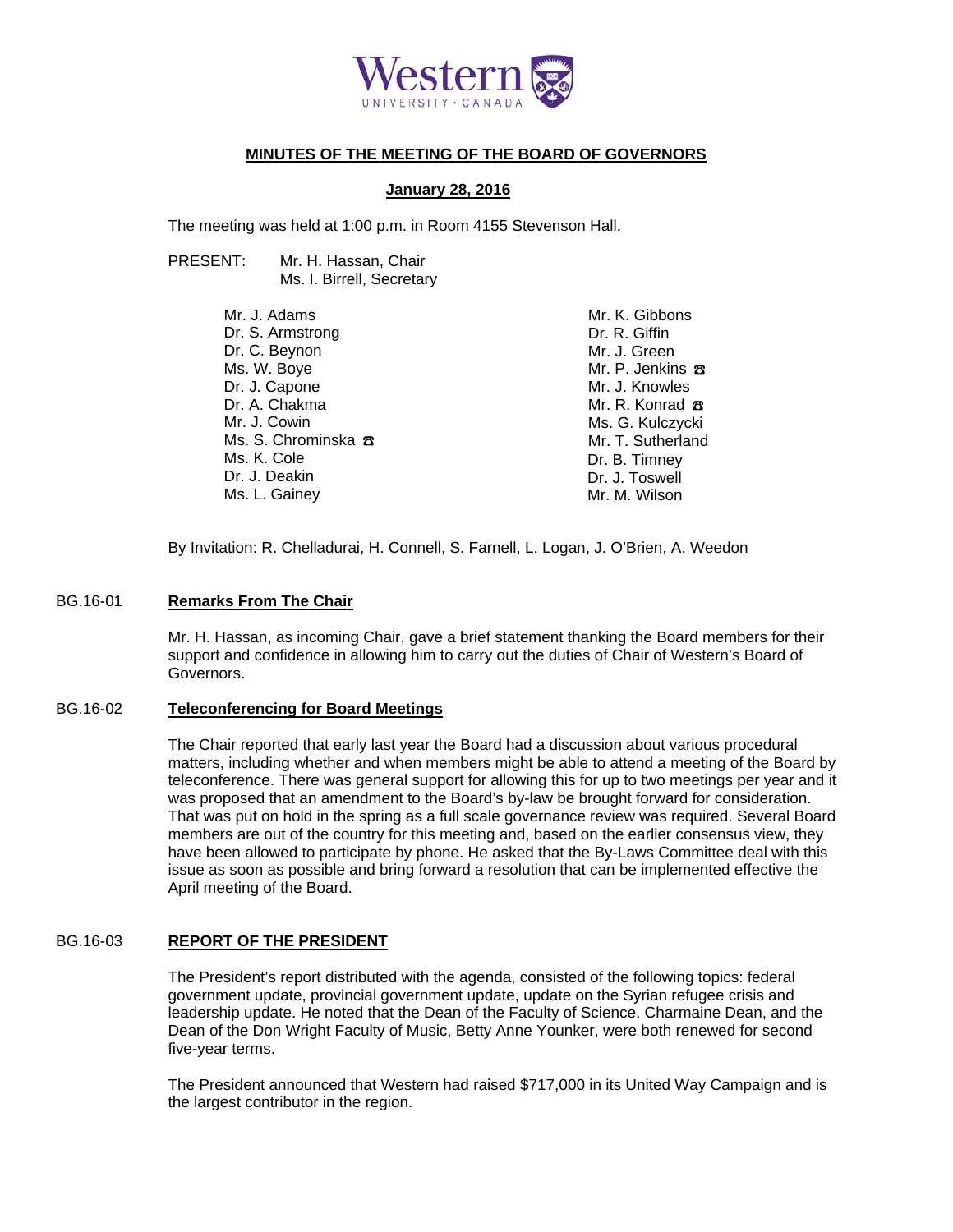He reported that Western has been invited to submit a full proposal in the second round of the Canada First Research Excellence Fund competition and will submit a detailed proposal by the end of March.

As part of the President's report, a brief video with respect to the Truth & Reconciliation Commission was shown and an update was provided on work that is underway at Western with respect to Indigenous peoples' issues.

#### BG.16-04 **UNANIMOUS CONSENT AGENDA** [Appendix I]

It was moved by M. Wilson, seconded by L. Gainey,

That the 17 items listed in Appendix 1, Unanimous Consent Agenda, be approved or received for information by the Board of Governors by unanimous consent.

CARRIED

#### BG.16-05 **Minutes of the Previous Meeting**

The open session minutes of the meeting of November 26, 2015, were approved as circulated.

### **REPORT OF THE PROPERTY & FINANCE COMMITTEE** [Appendix II]

#### BG.16-06 **Increase in Operating Reserve**

It was moved by S. Chrominska, seconded by M. Wilson,

That a new Operating Reserve Policy be approved as follows:

- 1. Effective with the 2016-17 Budget, the University's Operating Budget Reserve be set at a minimum of \$7.5 million as the target for the final year of this four-year planning period (i.e., target for April 30, 2019); and
- 2. The Operating Budget Reserve level be reviewed and re-set at the beginning of each subsequent multi-year planning cycle as the target for the final year of that planning period.

R. Chelladurai reported that since the mid-1990s the Operating Reserve has been set at \$2.5 million – one percent of the Operating Revenues. In 2009 the Operating Reserve Policy was reviewed and reaffirmed. In each of the last two budget approval discussions at the Property & Finance Committee meetings the need to review the level of the Operating Reserve was raised by members of the Committee. The 2015-16 Operating Budget projects a revenue level of over \$690 million, and this figure is forecast to surpass \$750 million by the end of the four-year planning period. If the one percent rough-justice rule is applied, the Operating Reserve would reach \$7.5 million by the end of this four-year cycle, however, the actual amount would fluctuate as a function of the operating revenue and there would never be a clearly-defined target figure that could be used for planning purposes.

The purpose of the reserve is two-fold: to cushion the impact on the institution of unforeseen downturns in revenue or increases in expenditures and to allow the University to develop multiyear plans, without being restricted by a requirement that the annual budget must be balanced.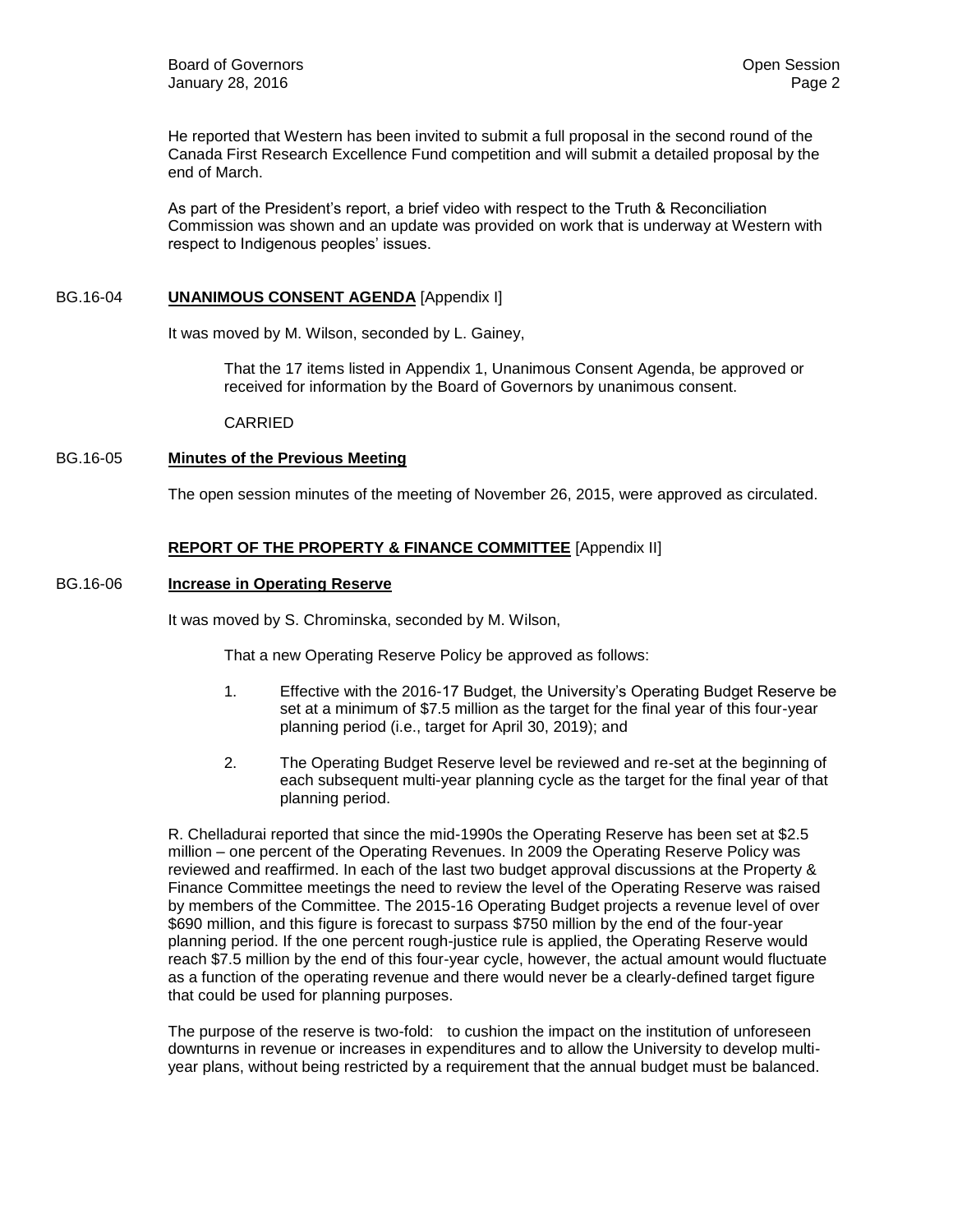The Operating Reserve is the Board's tool to ensure prudent planning for and management of the Operating Budget by the administration.

In reply to questions, R. Chelladurai noted that operating reserve policies in the university sector vary, but the 1 percent range is quite common. With respect to providing a safety net against government cuts he explained that a cut of 2 percent in government grants would be \$6 million. J. Deakin said the downside of a too large number is that it might be seen to attenuate operating flexibility. Reviewing the Operating Budget Reserve level on a four-year basis allows the administration the opportunity to assess the financial situation based on changes in government funding or tuition revenue.

The question was called and CARRIED.

#### BG.16-07 **Revisions to MAPP 2.10 – Scholarships, Awards and Prizes – Definitions and Approval Process**

It was moved M. Wilson, seconded by L. Gainey,

That amendments to MAPP 2.10, Scholarships, Awards and Prizes – Definitions and Approval Process Policy (outlined in Appendix II, Annex 1), be approved.

CARRIED (By Unanimous Consent)

#### BG.16-08 **Update on Rapid Transit**

P. Jenkins provided an update on various discussions that had taken place with the city thus far. Western has gone on record as being in support of a rapid transit system servicing the campus but more investigative work is required before being able to support any particular routing. The President provided an overview of the meeting with the Mayor and City Manager noting that the Mayor wants the community to speak with a single voice as he pursues funding from the provincial and federal governments. The President confirmed that the project is important now and for the future development of the campus. The Campus Master Plan calls for infilling space that will have an impact on parking. In on-campus consultation there is an emerging theme: to the campus, not through the campus. He said the Mayor understands the challenges faced in finding an optimal route solution through the campus.

G. Kulczycki provided an overview of two possible routes through the campus, both of which would require University Drive and the bridge to be widened to five lanes. The university is engaging in wide ranging consultations with respect to impacts of the two potential routes. A traffic study is also underway.

#### BG.16-09 **Information Items Reported by the Property & Finance Committee**

The Report of the Property & Finance Committee, detailed in Appendix II, contained the following items that were received for information by unanimous consent:

- Investment Committee Report
- Quarterly Financial Report (Operating Budget)
- Annual Report on Licensees Doing Business with the Western Bookstore
- Revenues, Expenditures and Tuition: By Faculty
- Ancillary Financial Report
- New Scholarships and Awards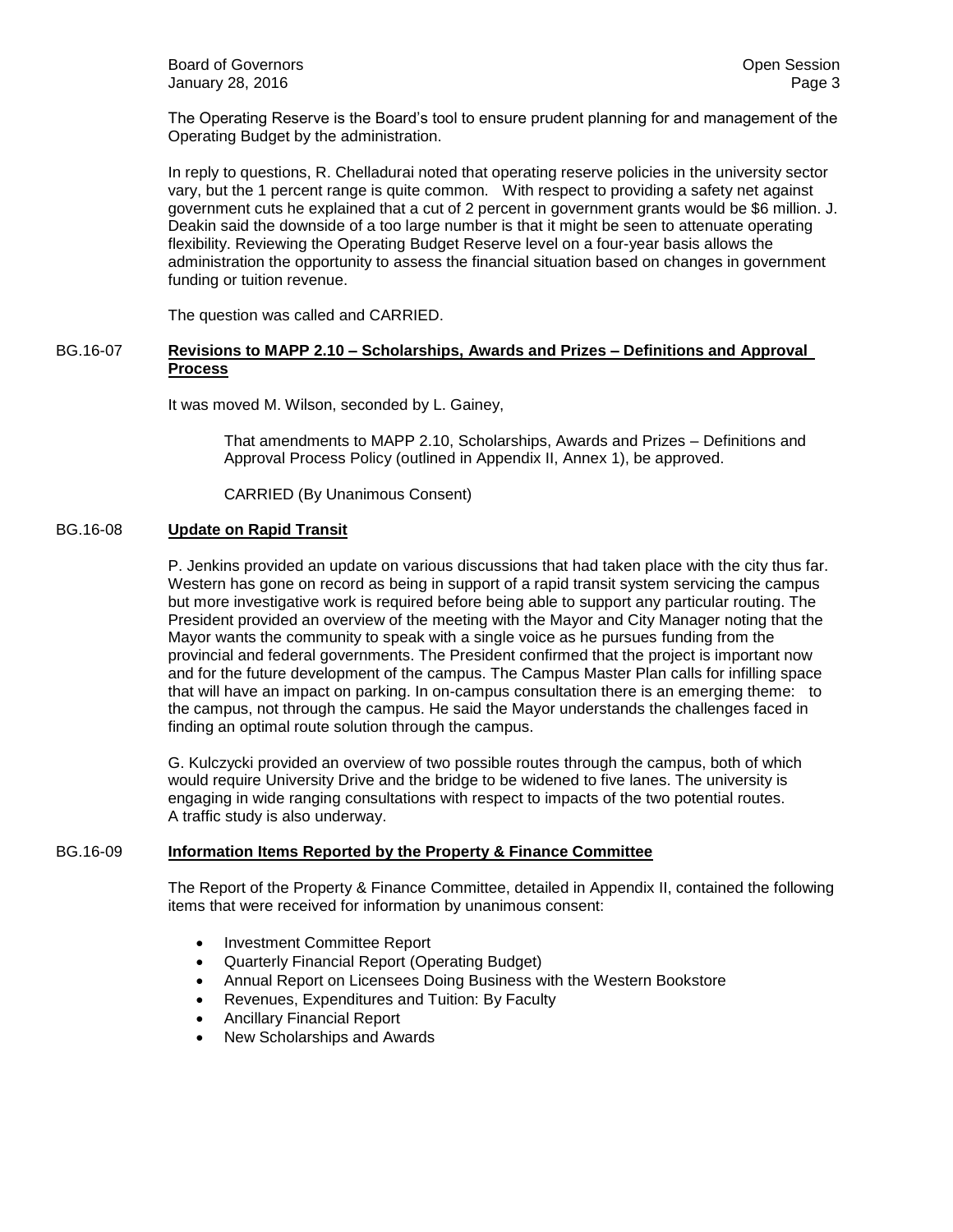#### **REPORT OF THE BY-LAWS COMMITTEE** [Appendix III]

#### BG.16-10 **Governance Review Task Force Recommendations - Implementation Plan**

The Board was informed that the By-Laws Committee and the Governance Review Task Force met in December to discuss the implementation plan for the recommendations of the Task Force. Given that the membership of the By-Laws Committee would be reconstituted at the January 2016 Board meeting the deliberations were in the form of advice. Details are contained in Appendix III.

#### **REPORT OF THE SENIOR OPERATIONS COMMITTEE** [Appendix IV]

#### BG.16-11 **The University of Western Ontario Act – Proposal to Remove Canadian Citizenship Requirement**

It was moved by J. Toswell, seconded by J. Knowles,

That the Board of Governors endorse the proposal from the Ministry of Training, Colleges and Universities to remove the requirement in the UWO Act that members of the Board of Governors be Canadian citizens.

The Board was advised that the Ministry of Training, Colleges and Universities (MTCU) had approached the University to determine whether it would endorse a proposal to remove from The University of Western Ontario Act the requirement that members of the Board be Canadian citizens. Western is one of only four universities in Ontario to still have this requirement. The other three are being asked to consider the same request. The concern is that the provision may be discriminatory. The window for bringing forward this specific amendment is short – MTCU needs to move it through internal approvals over the month of January to early/mid February at the latest.

The Chair stated that the request would normally have been considered and brought forward from the By-Laws Committee, however, given the timeline from MTCU, it was decided by the Senior Operations Committee (SROPS) that the change be recommended with the understanding that this is the only element that will be considered for change.

It was moved by J. Adams, seconded by M. Wilson,

That the recommendation to remove the requirement in the UWO Act that members of the Board of Governors be Canadian citizens be referred to the By-Laws Committee for review and report to the Board in April.

Speaking in support of his motion to defer, J. Adams said that this was not timely given the governance issues Western has faced in the last year and the review work that is underway. He did not understand the urgency; should the By-Laws Committee and the Board approve the recommendation in April, MTCU can incorporate the amendment to the University's Act at another time.

Dr. Chakma reported that the request from MTCU relates to an incident at the University of Toronto in 2013-14 where an international student was denied the opportunity to run for a seat on its Governing Council because of this particular clause in their Act. The risk of not taking advantage of the option to remove the clause in the UWO Act now could be viewed as a missed opportunity and the potential of reputational damage outweighs the decision to do this outside of the normal processes. He noted that the language of the recommendation makes it clear that the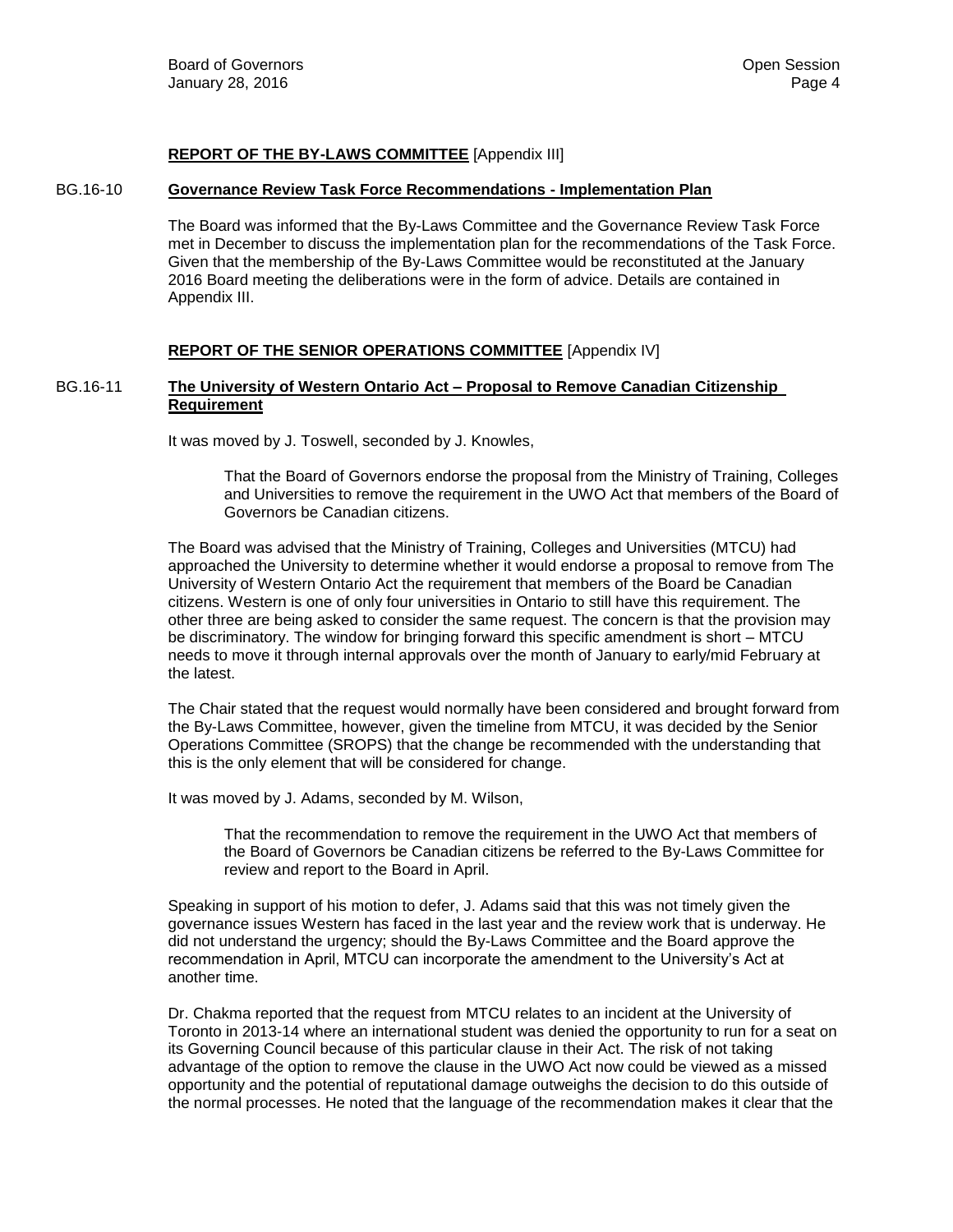**Board of Governors Contract Contract Contract Contract Contract Contract Contract Contract Contract Contract Contract Contract Contract Contract Contract Contract Contract Contract Contract Contract Contract Contract Co** January 28, 2016 Page 5

proposal has come from the Ministry, not from Western and that no additional changes would be contemplated.

B. Timney suggested that a communications plan be developed to explain the unique opportunity to make a change to the UWO Act.

The question on the motion to refer was called and DEFEATED.

The main motion was called and CARRIED.

#### **REPORT OF THE AUDIT COMMITTEE** [Appendix V]

#### BG.16-12 **Information Item Reported by the Audit Committee**

The Report of the Audit Committee, detailed in Appendix V, contained the following item that was received for information by unanimous consent:

Harassment and Discrimination Matters Annual Report

#### **REPORT OF THE FUND RAISING AND DONOR RELATIONS COMMITTEE** [Appendix VI]

#### BG.16-13 **Fund Raising and Donor Relations Committee Terms of Reference Amendments**

It was moved by L. Gainey, seconded by B. Timney,

That revisions to the terms of reference of the Fund Raising and Donor Relations Committee, described in Appendix VI, Annex 1, be approved.

L. Gainey, Chair of the Fund Raising and Donor Relations Committee (FRDRC) presented slides detailing the "Strategic Mandates of FRDRC", contained in **[Appendix 1](#page-7-0)** to these minutes.

The question was called and CARRIED.

#### BG.16-14 **Information Items Reported by the Fund Raising and Donor Relations Committee**

The report of the Fund Raising and Donor Relations Committee, detailed in Appendix VI, contained the following items that were received for information by unanimous consent:

- Western Fund Allocation
- Fundraising Activity Quarterly Report to October 31, 2015

#### **ITEMS REFERRED BY SENATE** [Appendix VII]

#### BG.16-15 **Change in Reporting Structure for Western Sports and Recreation**

It was moved by M. Wilson, seconded by L. Gainey,

That the reporting structure for Western Sports and Recreation be changed from the Dean of the Faculty of Health Sciences to the Associate Vice-President (Student Experience), as recommended by Senate.

CARRIED (By Unanimous Consent)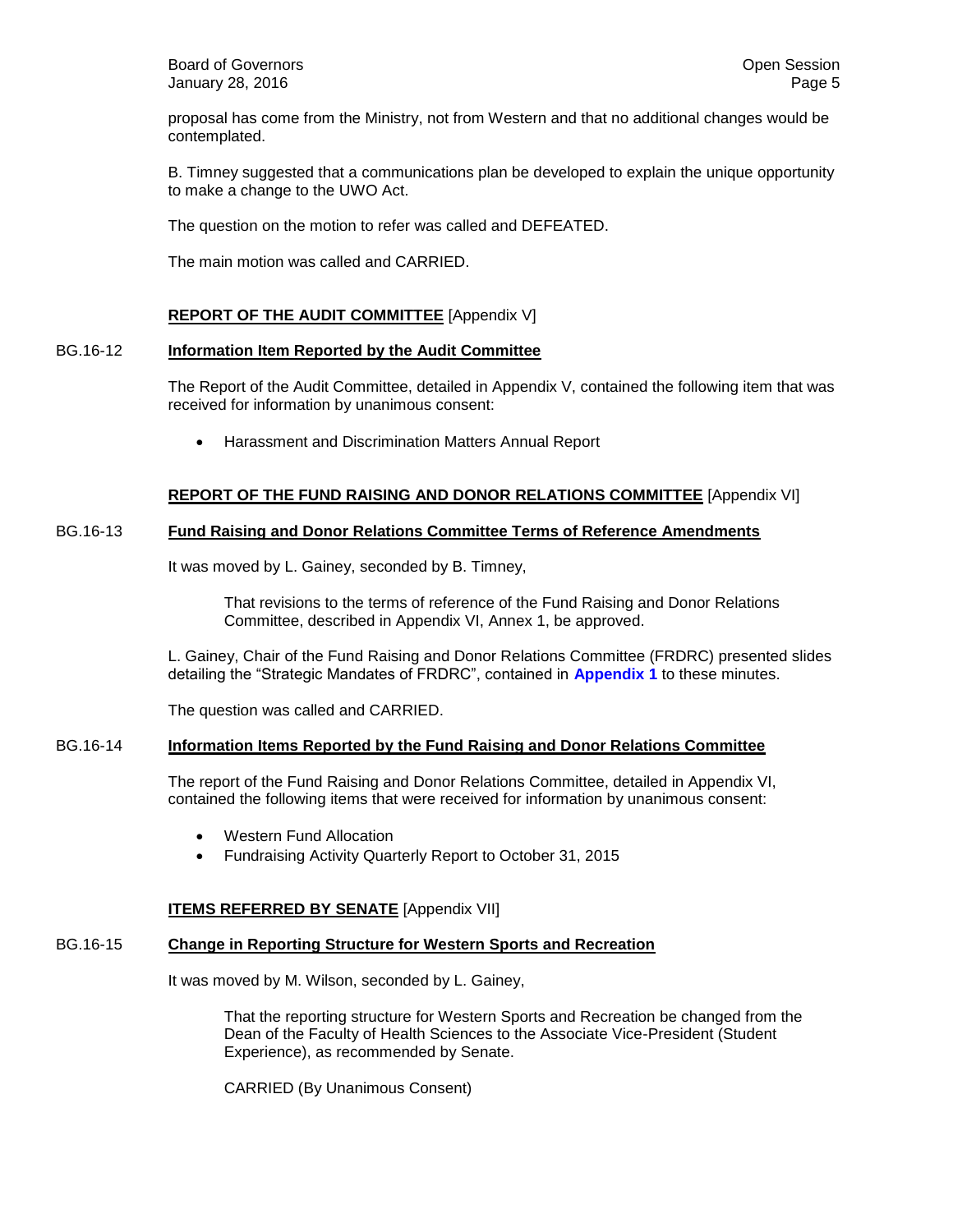**Board of Governors Contract Contract Contract Contract Contract Contract Contract Contract Contract Contract Contract Contract Contract Contract Contract Contract Contract Contract Contract Contract Contract Contract Co** January 28, 2016 Page 6

#### BG.16-16 **Department Of Visual Arts – Proposed Name Change To The Department Of Art History And Studio Art**

It was moved by M. Wilson, seconded by L. Gainey,

That effective July 1, 2016, the name of the Department of Visual Arts be changed to the Department of Art History and Studio Art.

CARRIED (By Unanimous Consent)

#### BG.16-17 **Articulation Agreement for Admission of Graduates of Lambton College's Two-Year (Accelerated) Liberal Studies Diploma to Huron University College's Faculty of Arts and Social Science**

It was moved by M. Wilson, seconded by L. Gainey,

That effective February 1, 2016, graduates from Lambton College's Two-Year (Accelerated) Liberal Studies Diploma be admitted to Huron University College's Faculty of Arts and Social Science with block transfer credits, as shown in the Articulation Agreement set out as Appendix VII, Annex 2**,** as recommended by Senate.

CARRIED (By Unanimous Consent)

#### BG.16-18 **Vice-President (Research) 2015 Annual Report**

The Board received for information the Vice-President (Research) 2015 Annual Report contained in Appendix VII, Annex 4. J. Capone provided an overview of his annual report by highlighting several slides contained in Appendix VII, Annex 4.

#### BG.16-19 **Report on Faculty Recruitment and Retention**

The Board received for information the Report on Faculty Recruitment and Retention detailed in Appendix VII, Annex 5. A. Weedon highlighted several slides regarding the part-time faculty issue noting that the use of part-time faculty on university campuses has been a matter of debate across North America. The narrative has been that the number of part-time faculty has been on the rise, that this cohort is in a precarious employment position because of the attempt to put together several jobs to make a full-time occupation and income and because of the uncertainty as to whether contracts would be renewed from one year to the next, and that increasing numbers of students and courses are being taught by part-time faculty rather than by tenured professors. Dr. Weedon remarked that the data provided in his presentation showed that, at Western, this narrative does not hold true and he noted the following:

- The number of part-time faculty has remained flat over time.
- There is also no significant change in either the number of courses or number of students being taught by part-time faculty.
- Most part-time faculty at Western hold the rank of Lecturer or Assistant Professor, with the distinction being that the latter must have a doctorate.
- 70 percent of part-time instructors at Western would not be eligible to make the transition to a probationary/tenured positon because of the lack of a doctoral degree.
- A significant proportion of part-time instructors at Western are either graduate students or, in the professional faculties, professionals in full-time occupations who teach a course at Western.
- Most part-time faculty at Western do not teach for more than a year or two and are not teaching more than one course. The small proportion who have been teaching for many years and who also carry heavier teaching loads are concentrated in Social Sciences and Arts and Humanities.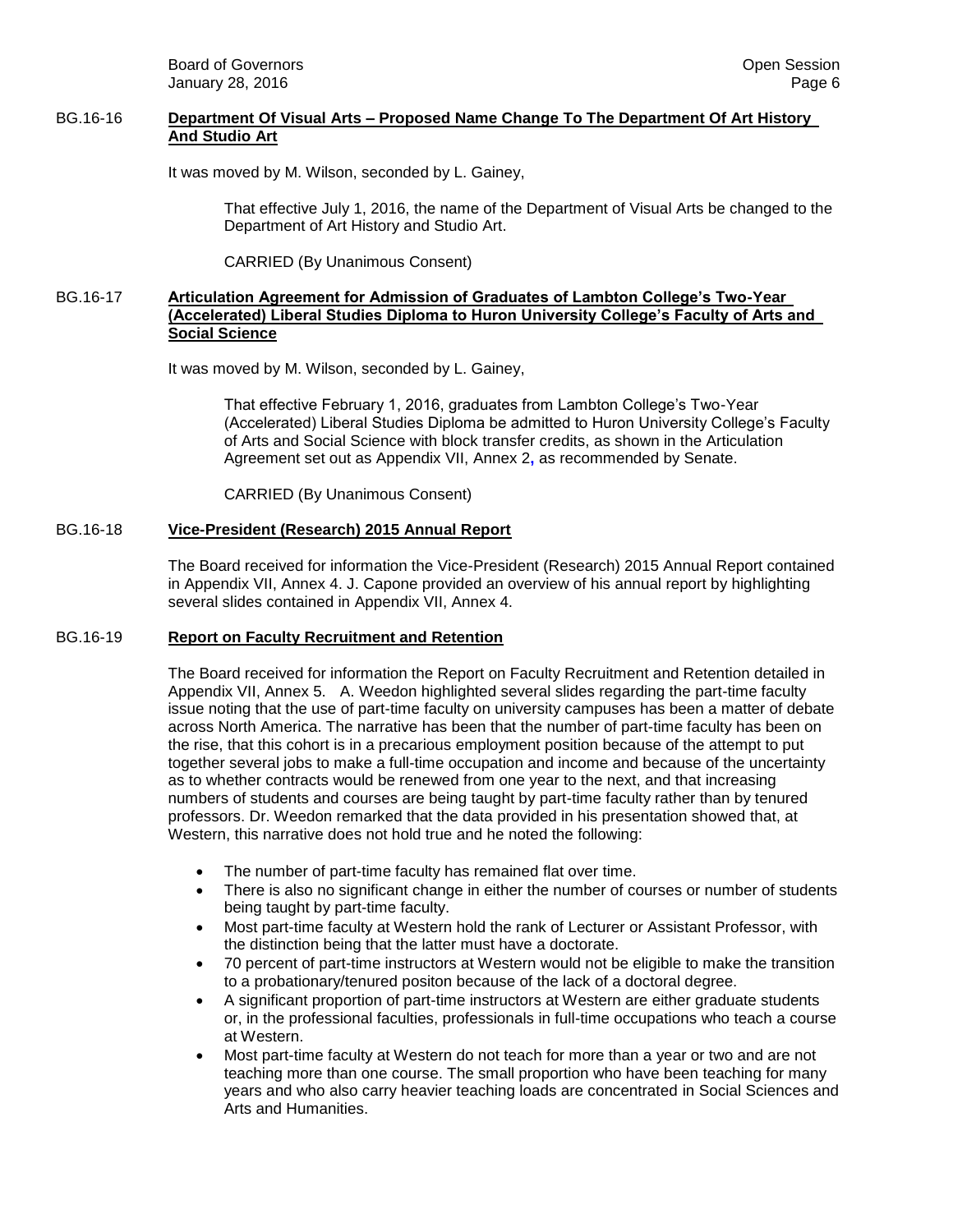Over the past 15 years the number of courses and the number of students taught by parttime faculty and by probationary and tenured faculty has not changed significantly. Growth in the number of probationary and tenured Faculty has coincided with the growth in the doctoral student cohort and represents an increase in supervisory and research capacity. Growth in undergraduate student enrolment has been accommodated by an increase in the number of limited-term full-time faculty. The growth in the number of limited-term faculty is partly attributable to agreements with UWOFA that see long-term part-time positions converted to full-time Limited-Term appointments.

Asked why women take longer to achieve tenure and full professorship, A. Weedon suggested that a number of issues could be considered such as maternity leaves. Data is not collected for maternity leaves although both men and women take parental leaves. Women take longer to get tenure from first hire but not from time of degree to first hire. Women are more likely to be in disciplines where they are hired straight from PhD rather than after completing a postdoc appointment.

#### BG.16-20 **Interim Report of the Senate ad hoc Committee on Renewal**

The Interim Report of the Senate *ad hoc* Committee on Renewal, contained in Appendix VII, Annex 8, was received for information.

#### BG.16-21 **Information Items Reported By Senate**

Appendix VII, Items Referred by Senate, contained the following items that were received for information by unanimous consent:

\_\_\_\_\_\_\_\_\_\_\_\_\_\_\_\_\_\_\_\_\_\_\_\_ \_\_\_\_\_\_\_\_\_\_\_\_\_\_\_\_\_\_\_\_\_\_

- Revisions to MAPP 2.10 Scholarships, Awards and Prizes Definitions and Approval Process
- Western Libraries Annual Report
- Report of the Academic Colleague
- **Announcements**

*The meeting adjourned to the confidential session.*

H. Hassan I. Birrell Chair **Secretary** Secretary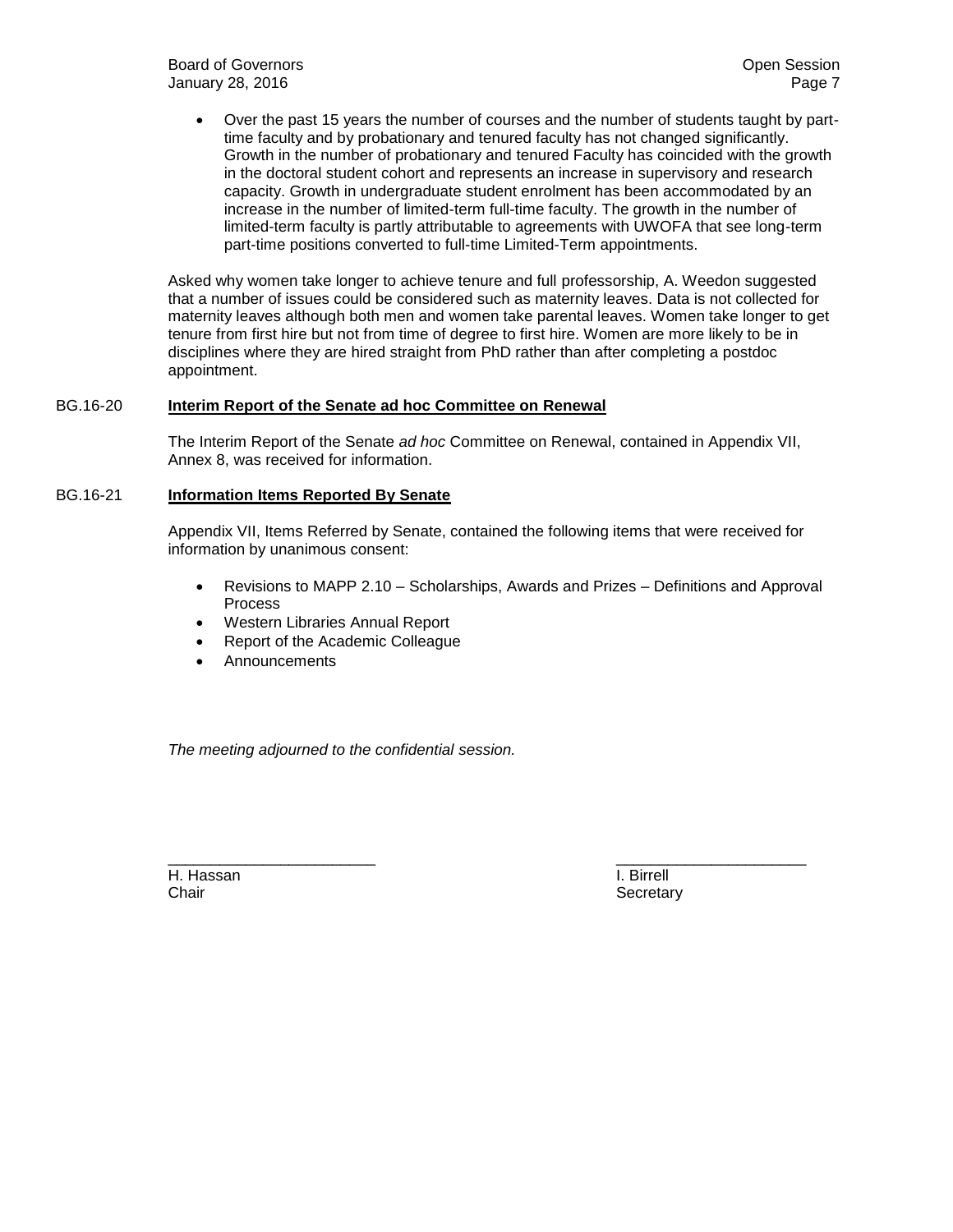# <span id="page-7-0"></span>Strategic Mandates of FRDRC

Presented to the Board January 28, 2016

**Western** 

## Strategic Mandate 1: Double Alumni Engagement

- Grow alumni engagement with priority on meaningful engagement
	- Launched new "Coffee with" Program 10K Coffees Facebook advertisement
	- $\triangleright$  Alumni Association Board is developing new strategic plan
	- $\triangleright$  Alumni survey planned

### **Western**

# Strategic Mandate 1: Double Alumni Engagement

- Target Grow from 50,000 alumni engaged annually to 100,000 by 2018
	- $\geq 67,000$  alumni in 14/15
	- 97,000 alumni as at November 30/15
- FRDRC to monitor progress quarterly

### **Western**

# Strategic Mandate 2: Surpass \$750 million Campaign Goal

- \$750 million Campaign Target  $>$  \$617 million at Dec 31/15 (82%)
- Grow endowments to \$500 million by 2018  $\triangleright$  Achieved target; Identifying possible stretch target for 2018
- Add 100 research chairs, 50 endowed  $\geq$  36 research chairs (36%), 19 endowed (38%)
- FRDRC to identify 2‐3 other key targets and monitor progress quarterly

### Western